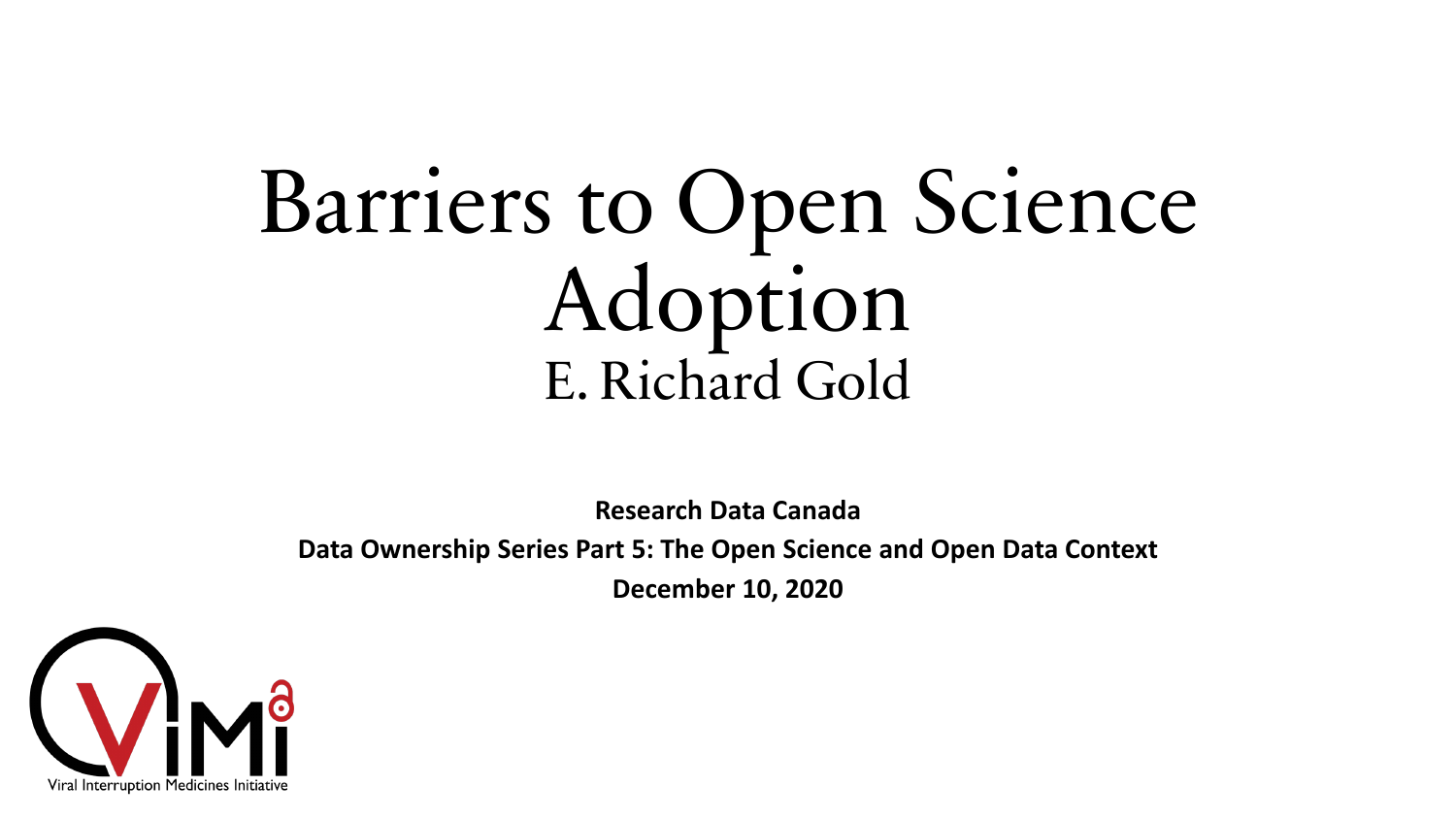### Overview

- Central question: Why don't more researchers adopt open science practices?
- I will look at three types of barriers
	- Legal (IP and contract)
	- Technological (data standards; metadata standards; uploading data)
	- Normative (tenure & promotion, impact factor, myths)
- See generally<https://elifesciences.org/articles/29319>

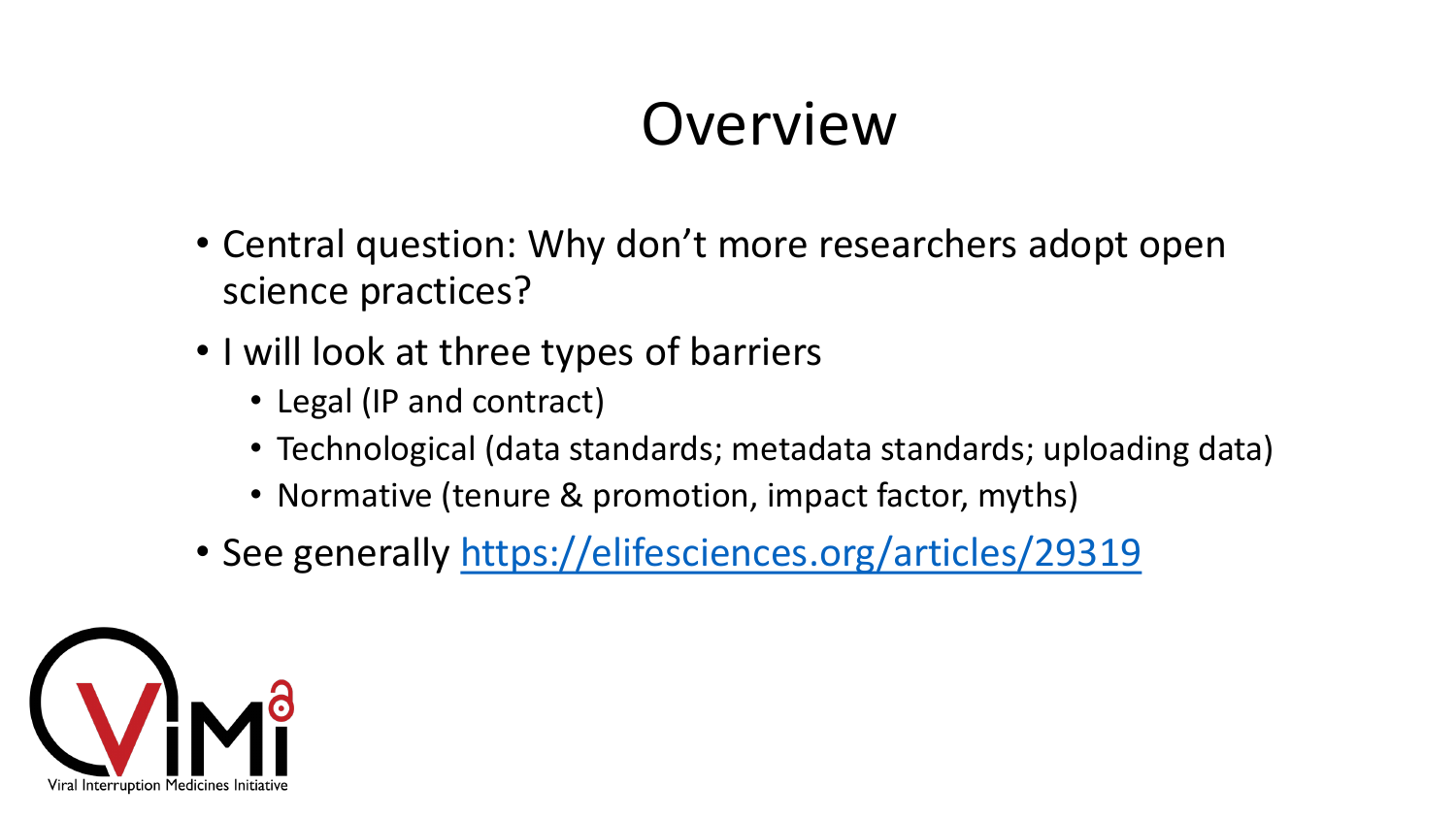## Legal

- Legal barriers are likely the least important on their face
- In the background, they do play a role:
	- Copyright
	- Patents
	- Contract
- Copyright
	- Data is not protected via copyright
	- But the organization of data within databases is
	- Widely adopted standards undermine copyright potential of databases

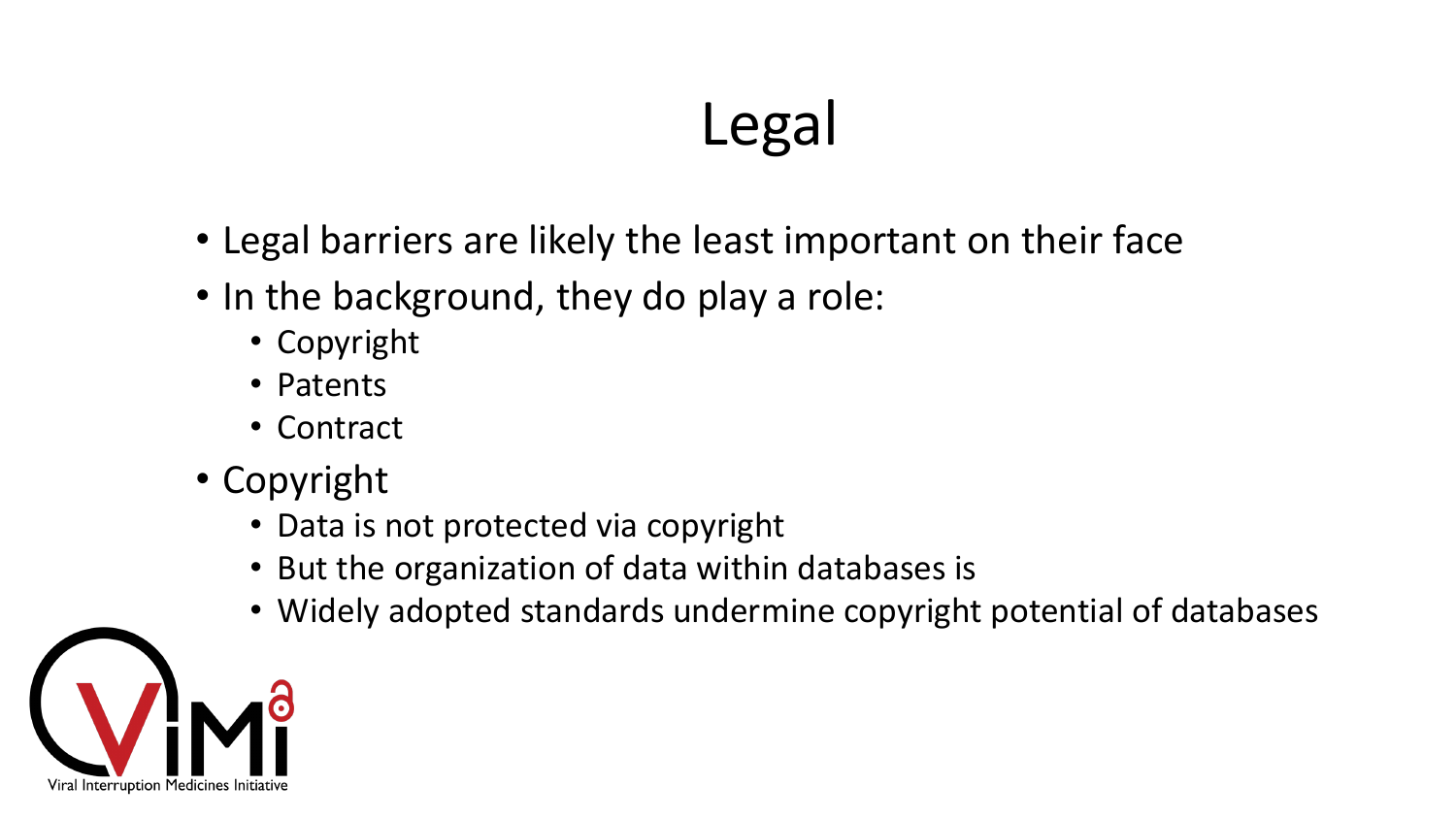### Legal

- Patents
	- These do not prevent sharing of data, but can prevent the use of that data
	- General research/experimental use exceptions in Canada and Europe provide researchers with freedom to operate
	- Not clear of this in the US
- Contract
	- Contractual provisions about sharing materials (MTAs), republishing articles, limitations on access to databases
	- Norms can help prevent parties from agreeing to these restrictions

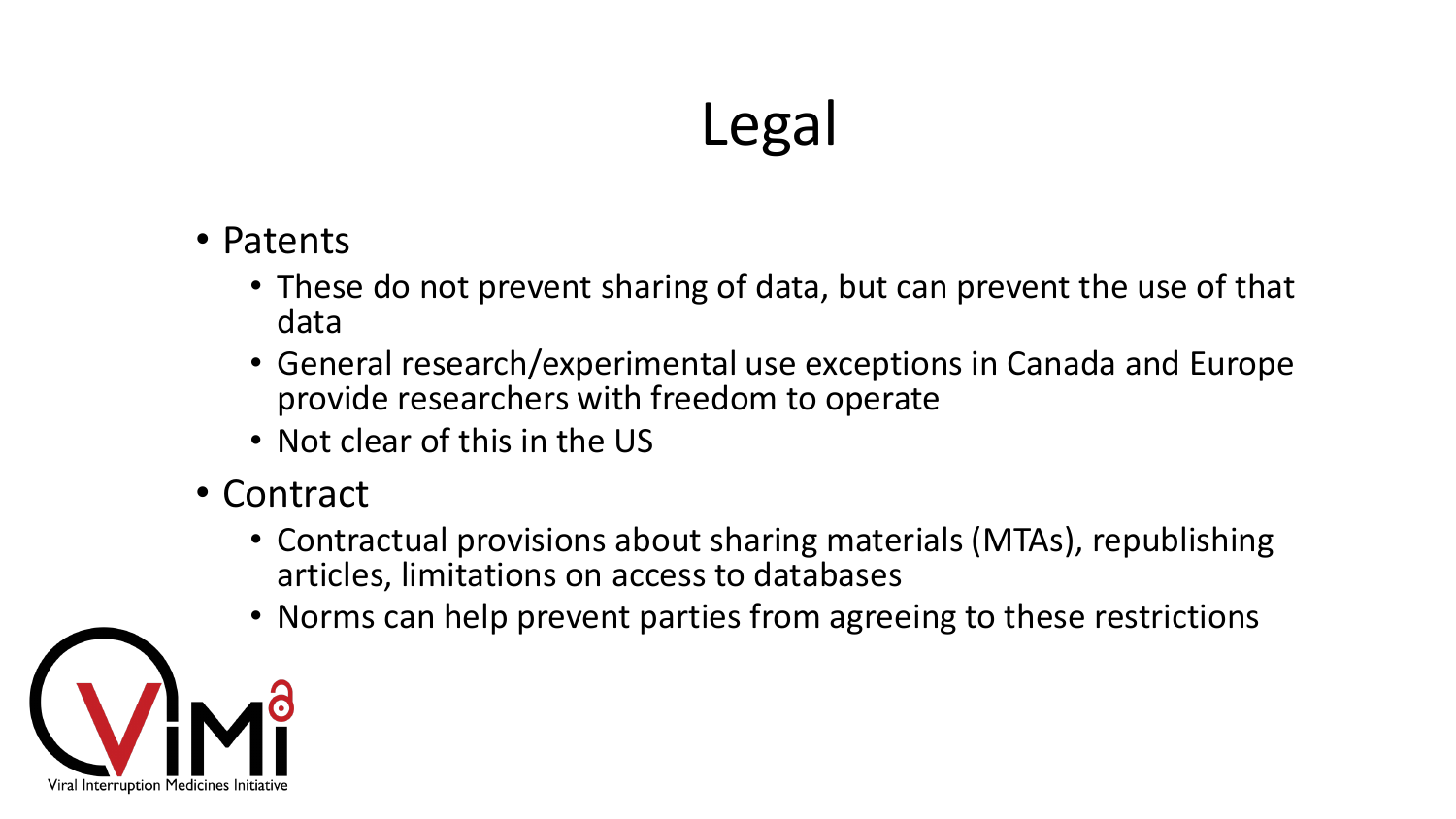# **Technological**

- What to share: data, meta-data, materials, tools?
- Where to share it?
	- European Open Science Cloud
- What format to share?
- How to ensure that credit follows sharing?
- Who pays?

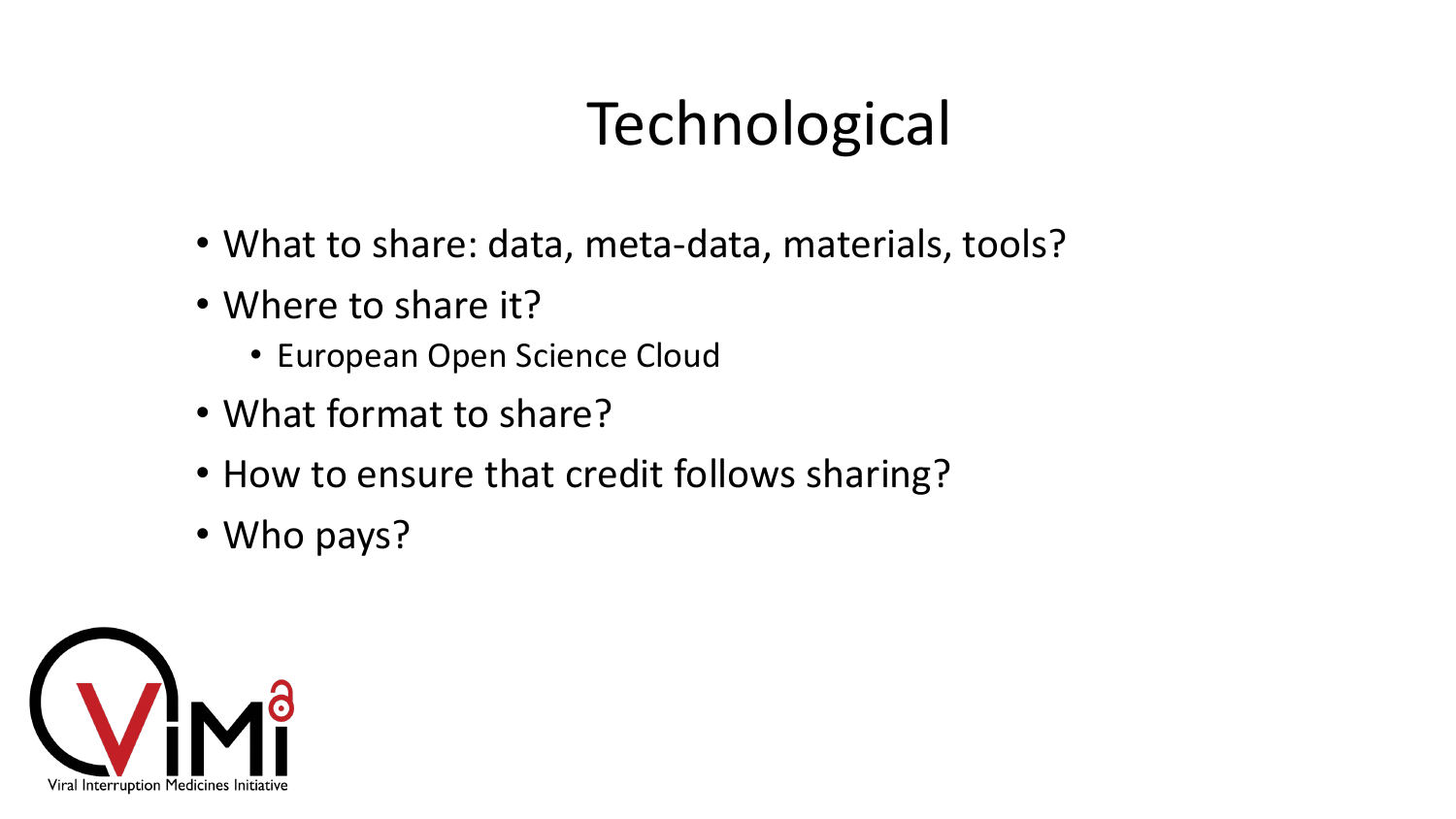#### Normative

- Better bottom up; carrot not stick:
- Giving credit for sharing in promotion and tenure & research grants
	- Sharing data rather than citations to articles
	- Publishing in open access journals rather than high-impact journals
	- For referring open access publications
	- Lowering value of patent holdings
- Hiring of new researchers
	- Count networks rather than proprietary data

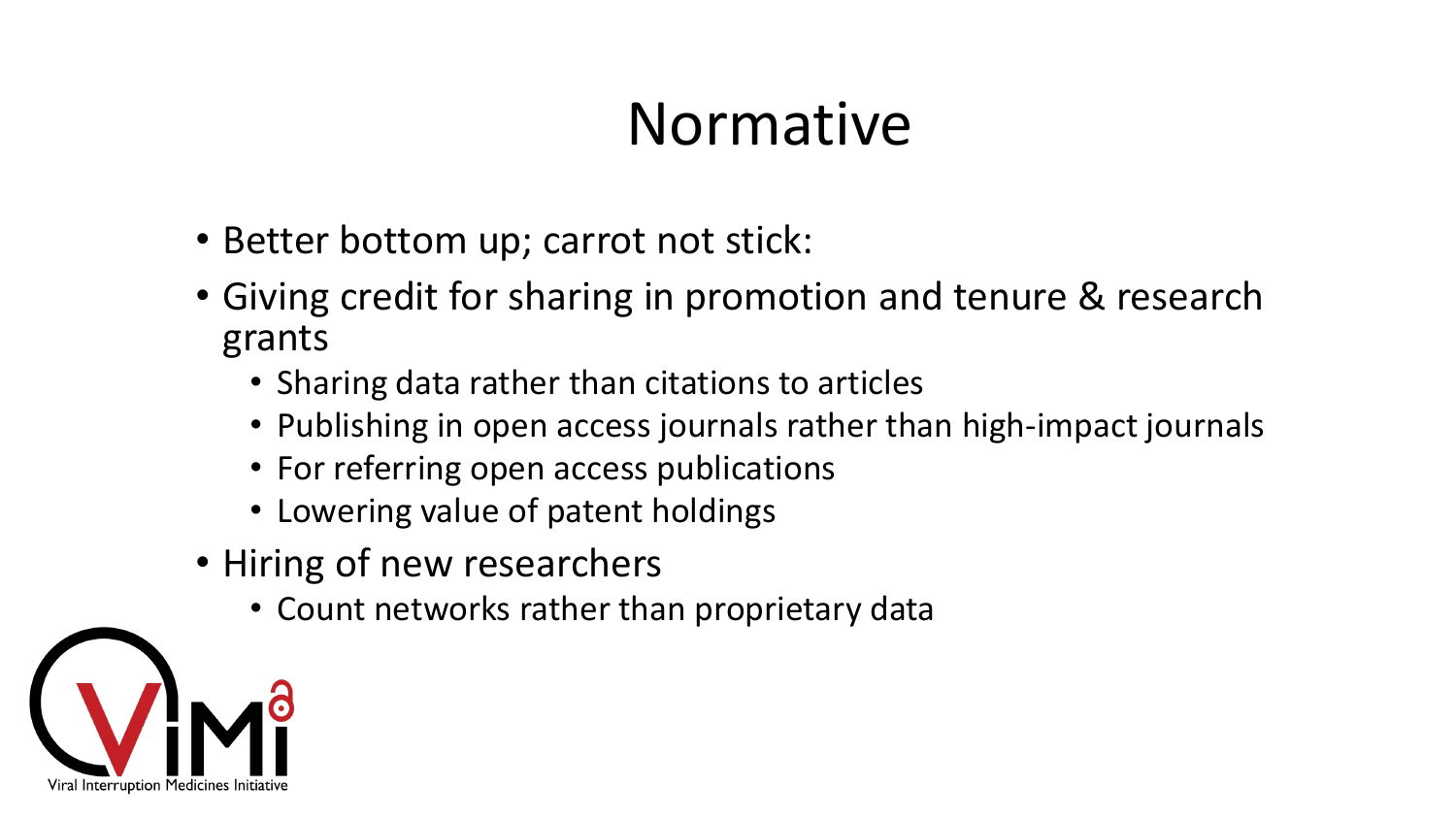#### Normative

- Granting councils and philanthropies
	- Create specific granting opportunities to those who adopt open science principles and structures
	- Measure outcomes across broad range of factors (publications, data sharing, material sharing, breadth of collaboration, training opportunities for HQP, placement of HQP, community engagement, etc.). See<https://gatesopenresearch.org/articles/3-1442>
	- Top up funding to curate/upload data

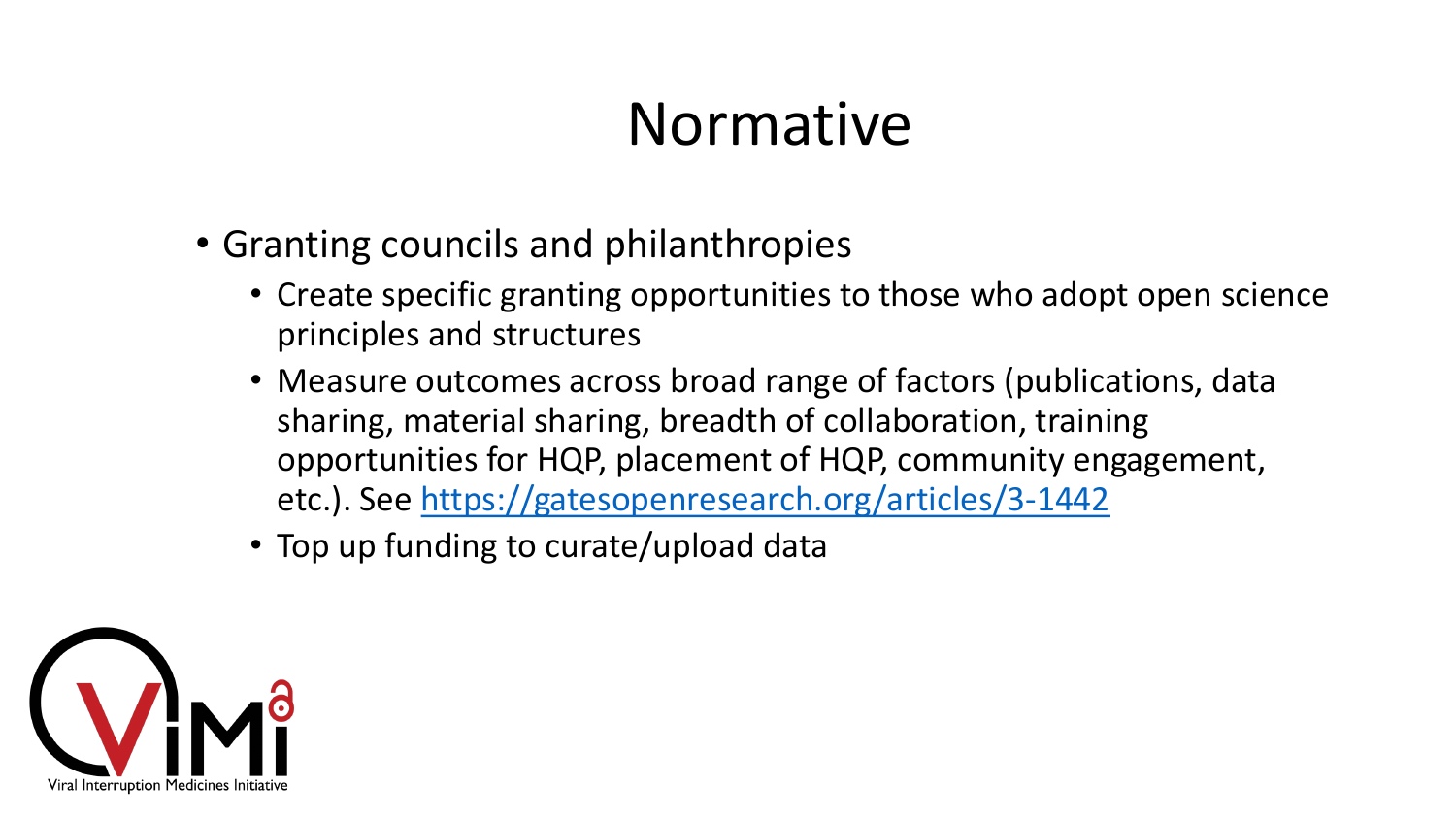#### Normative

- PROs
	- Build consensus around open science through dialogue
	- Specific funding to junior researchers to engage in open science
	- Senior research not only talk about open science, but practice it
	- Transparent, consistent message